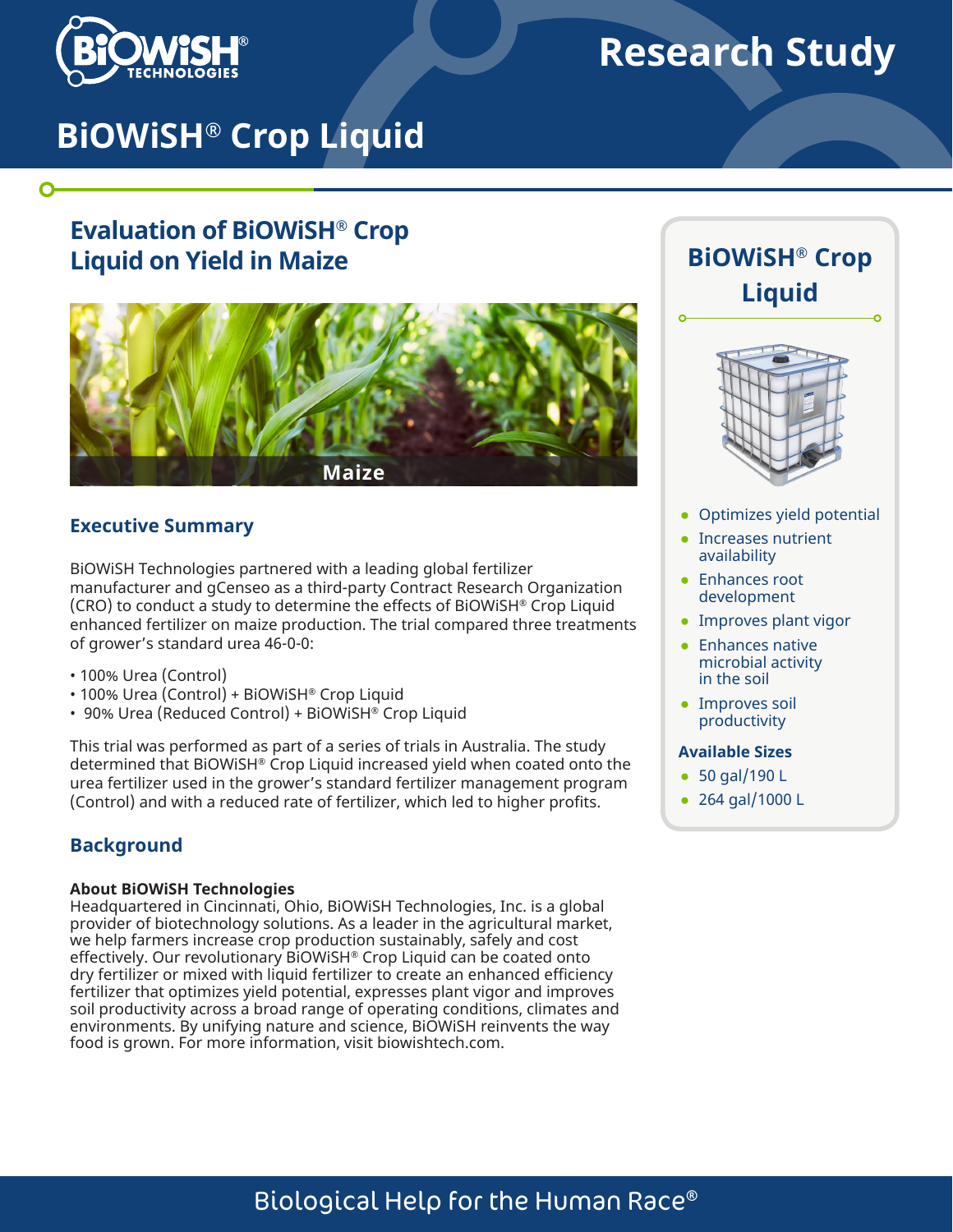#### **About gCenseo**

gCenseo has been providing independent agricultural research in evaluation for both crop and non-crop products in Queensland, Australia. Additionally, they provide scientifically based recommendations as part of a consultancy service as well as market research and assurance services.

### **Objectives**

The objective of this research study was to determine the effects of BiOWiSH® Crop Liquid technology, manufactured in the USA by BiOWiSH Technologies, Inc., on maize production when added to a fertility program common to the production area in Queensland, Australia. The focus was on total harvestable yield in maize at two different urea rates when coated with BiOWiSH® Crop Liquid.

#### **Implementation Program**

This study was conducted as a replicated trial under a randomized complete block trial design with five replications. The trial was planted as a double skip configuration to conserve field moisture. The variety planted was "Buster" and the planting rate was 65,000 plants/ha (26,316 plants/acre). Pest and disease management techniques were independent of the study and performed as needed.

In this trial, the common regional fertility program included 100 kg/ha (89.2 lbs/acre) of urea fertilizer (100% Control). This program was compared to the same program coated with BiOWiSH® Crop Liquid as well as a reduced rate of urea at 90 kg/ha (80 lbs/acre) coated with BiOWiSH®. The urea was applied as a sidedress application.

| <b>Treatment</b>                                     | <b>Application Rate</b><br>kg/ha<br>[Ibs/acre] | <b>Application Phase</b> |
|------------------------------------------------------|------------------------------------------------|--------------------------|
| 100% Urea (Control)                                  | 100<br>[89]                                    | <b>Sidedress</b>         |
| 100% Urea (Control) +<br>BiOWiSH® Crop Liquid        | 100<br>[89]                                    | <b>Sidedress</b>         |
| 90% Urea (Reduced Control) +<br>BIOWISH® Crop Liquid | 90<br>[80]                                     | Sidedress                |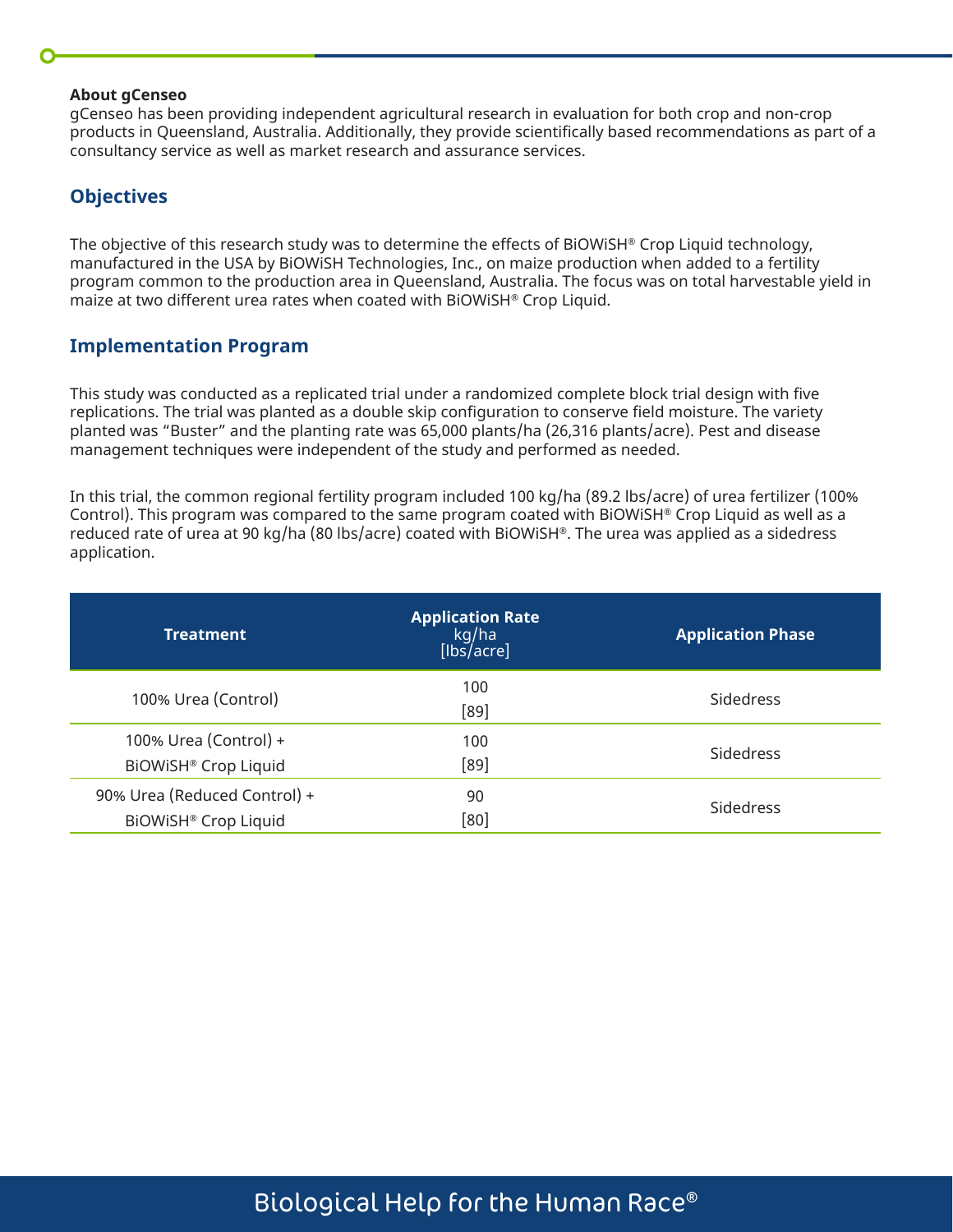## **Results**

#### **Normalized Difference Vegetation Index (NDVI)**

Normalized Difference Vegetation Index (NDVI) ratings were collected 14 and 28 Days After Application (DAA). NDVI data indicated a significant greening response after 28 days of BiOWiSH® (0.760) in comparison to the conventional urea program (0.722), when urea was applied at 100% of the recommended rate.

| <b>Treatment</b>                                     | <b>NDVI</b><br>14-DAA | <b>NDVI</b><br>$28-DAA$ |
|------------------------------------------------------|-----------------------|-------------------------|
| 100% Urea (Control)                                  | 0.708                 | 0.722                   |
| 100% Urea (Control) +<br>BiOWiSH® Crop Liquid        | 0.730                 | 0.760                   |
| 90% Urea (Reduced Control) +<br>BiOWiSH® Crop Liquid | 0.712                 | 0.704                   |

#### **Yield**

When compared to the Control, the 100% BiOWiSH® coated urea treatment had an increase yield of 0.56 MT/ha (0.25 tons/acre) and the 90% BiOWiSH® coated urea treatment had an increase yield of 0.30 MT/ha (0.13 tons/ acre).